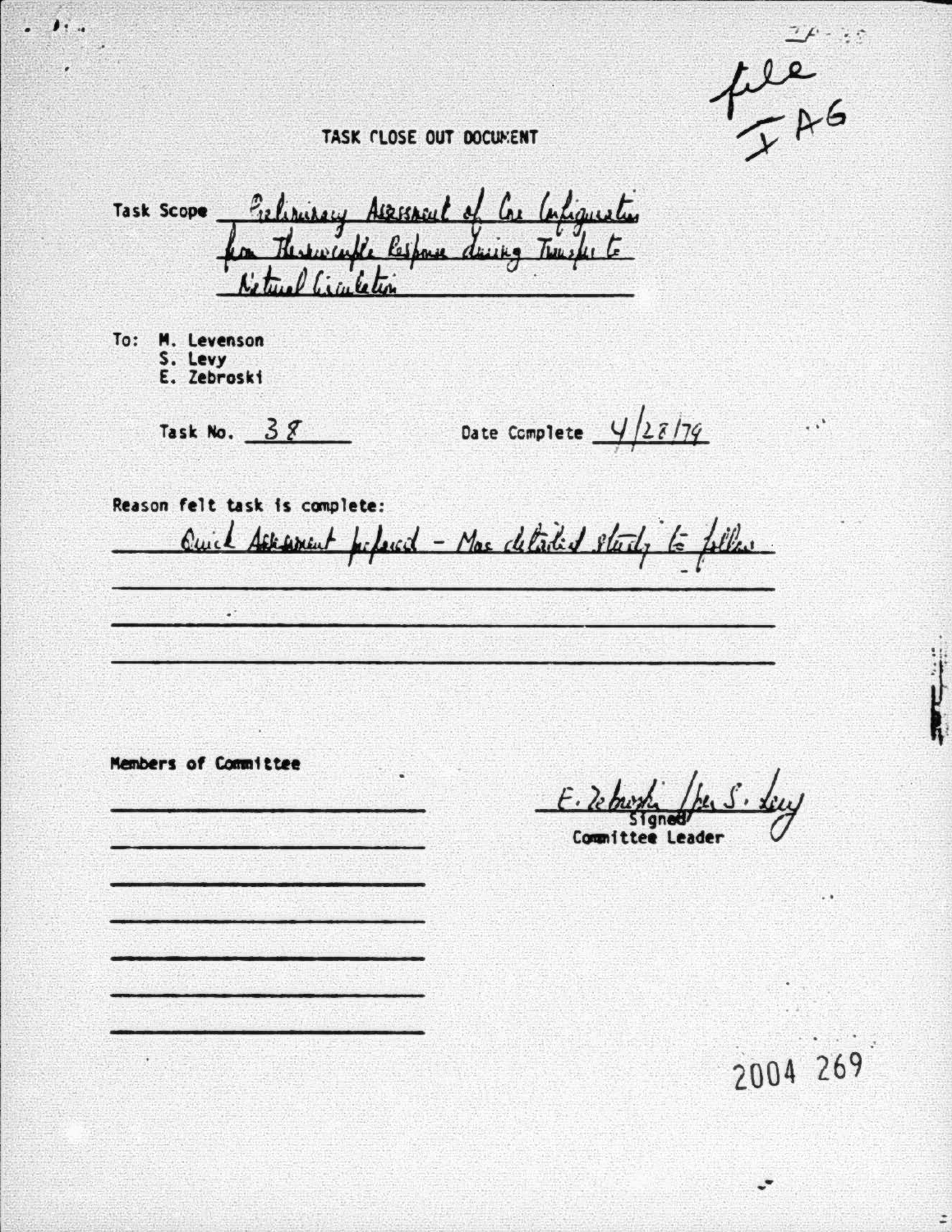$4.4 - 2.5$  $F = 2\pi D$ .

| TO <sub>s</sub> | <b>R. ARNOLD</b> |
|-----------------|------------------|
|                 | S. LEVI          |

M. LEVENSON

**FROM:** E. ZEBROSKI

SURJECT: CORE CONDITION INDICATIONS AFTER CHANGE TO NATURAL CIRCULATION ON AFRIL 28, 1979

Based on data on 21 Core Outlet Thermocouples (Appendix), there are three types of regions in the core:

I. Severe blockage, high thermal input, long cooling path

II. Severe blockage, lower thermal input, long cooling path

III. Minor blockage, short cooling path, high or low thermal input

The data are tabulated in I. II. III.

Regions I and II overlap extensively, covering a rounded, roughly rectangular region about 60" by 80" in plan view centered at about 6-7. -

#### Significance.

- A. The difference in heat generation in adjacent "blocked" channels suggests considerable local lateral fuel movement has occurred, at least in the upper core region.
- B. The short cooling path (i.e., good flow region) is immediately surrounding the poor flow region defined in A.
- C. The picture that the blocked region is cooled mailly by lateral conduction and convection is consistent with these observations.

#### Conclusion

Continued good coolable geometry and stable behavior is now highly probable. barring only severe thermal or hydraulic shocks.

I. High Blockage High Thermal Input Long Path

|                | Peak T | $\Lambda$ T | Time to Peak          |
|----------------|--------|-------------|-----------------------|
| H <sub>9</sub> | 340    | $+110$      | $160m$ (+100° in 20m) |
| H8             | 337    | $+22$       | 50 <sub>m</sub>       |
| n <sub>1</sub> | 299    | $+57$       | 50 <sub>m</sub>       |
| M7             | 292    | $+62$       | 60 <sub>m</sub>       |

2004 270